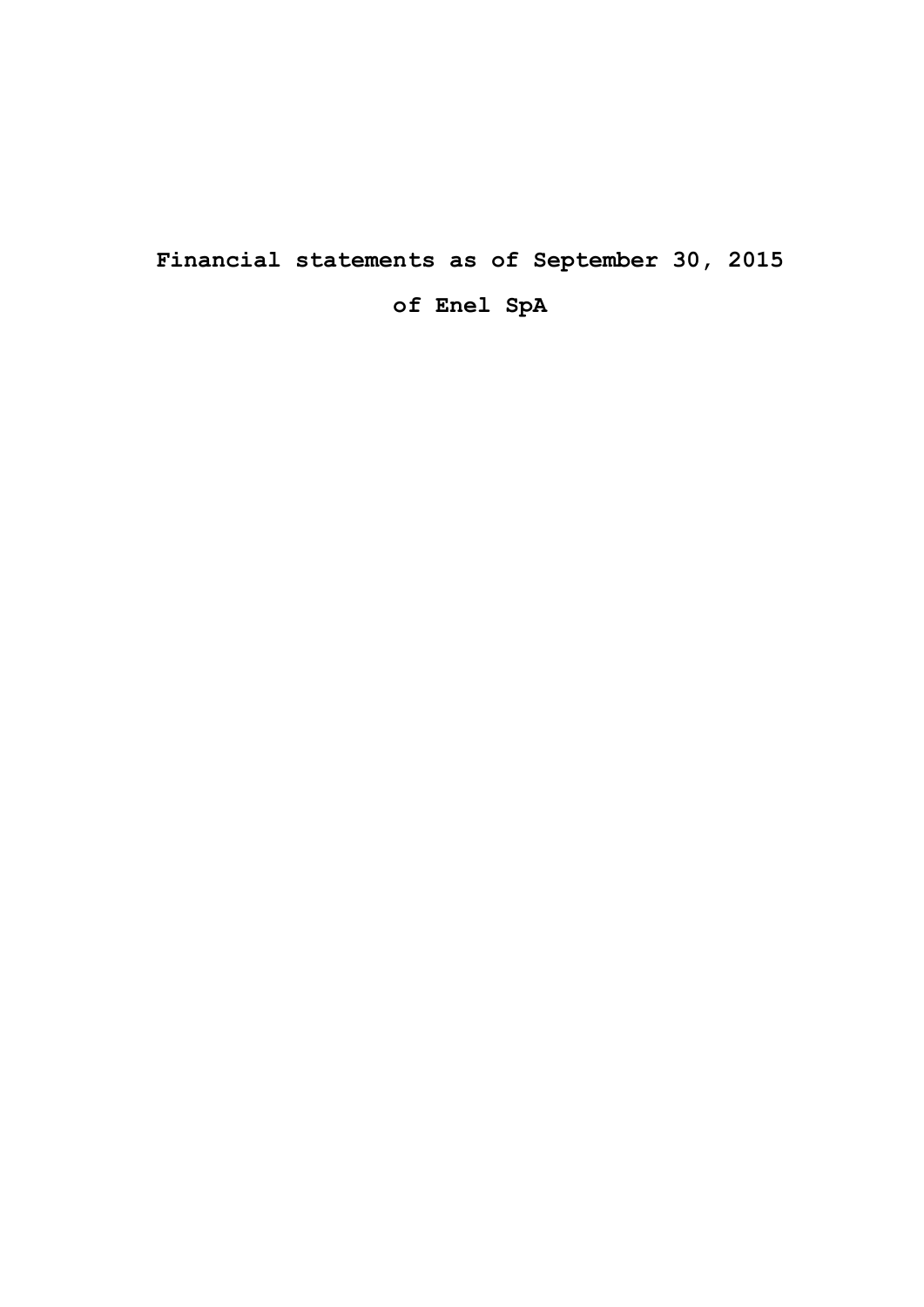# **Accounting prospectuses**

# **Income statement of Enel SpA as of September 30, 2015**

| Euro                                                | Notes          |               |                                  |                 |                                  |
|-----------------------------------------------------|----------------|---------------|----------------------------------|-----------------|----------------------------------|
|                                                     |                | 2015          |                                  | 2014            |                                  |
|                                                     |                |               | of which with<br>related parties |                 | of which with<br>related parties |
| <b>Revenues</b>                                     |                |               |                                  |                 |                                  |
| Revenues from services                              | 3.a            | 165,269,100   | 165,543,737                      | 194,693,378     | 194,687,645                      |
| Other revenues and income                           | 3.b            | 3,084,443     | 2,349,521                        | 4,105,443       | 3,714,000                        |
|                                                     | (Subtotal)     | 168,353,543   |                                  | 198,798,821     |                                  |
| Costs                                               |                |               |                                  |                 |                                  |
| Purchases of consumables                            | 4.a            | 1,070,152     |                                  | 801,938         |                                  |
| Leases and rentals                                  | 4.b            | 112,513,109   | 44,982,817                       | 125,536,464     | 49,290,336                       |
| Personnel                                           | 4.c            | 113,733,823   |                                  | 86,927,555      |                                  |
| Depreciation, amortization and impairment<br>losses | 4.d            | 6,315,935     |                                  | 6,213,122       |                                  |
| Other operating expenses                            | 4.e            | 15,397,914    | 72,825                           | 13,467,341      | 88,479                           |
|                                                     | (Subtotal)     | 249,030,933   |                                  | 232,946,420     |                                  |
| <b>Operating income</b>                             |                | (80,677,390)  |                                  | (34,147,599)    |                                  |
| Income from equity investments                      | 5              |               | 1,545,362,247 1,545,362,247      |                 | 1,818,272,847 1,818,272,847      |
| Financial income from derivatives                   | 6              | 2,733,042,814 | 399,269,721                      | 1,715,576,800   | 321,363,910                      |
| Other financial income                              | 6              | 126,261,740   | 115,709,975                      | 177, 177, 316   | 152,622,507                      |
| Financial expensefrom derivative                    | 6              | 2,461,899,727 | 1,888,810,253                    | 1,493,641,439   | 873,828,812                      |
| Other financial expense                             | 6              | 957,431,431   | 1,370,120                        | 1,119,667,345   | 2,639,873                        |
|                                                     | (Subtotal)     | 985,335,643   |                                  | 1,097,718,179   |                                  |
| Income before tax                                   |                | 904,658,253   |                                  | 1,063,570,580   |                                  |
| Income taxes                                        | $\overline{7}$ | (161,359,518) |                                  | (111, 503, 727) |                                  |
| <b>EARNINGS FOR THE PERIOD</b>                      |                | 1,066,017,771 |                                  | 1,175,074,307   |                                  |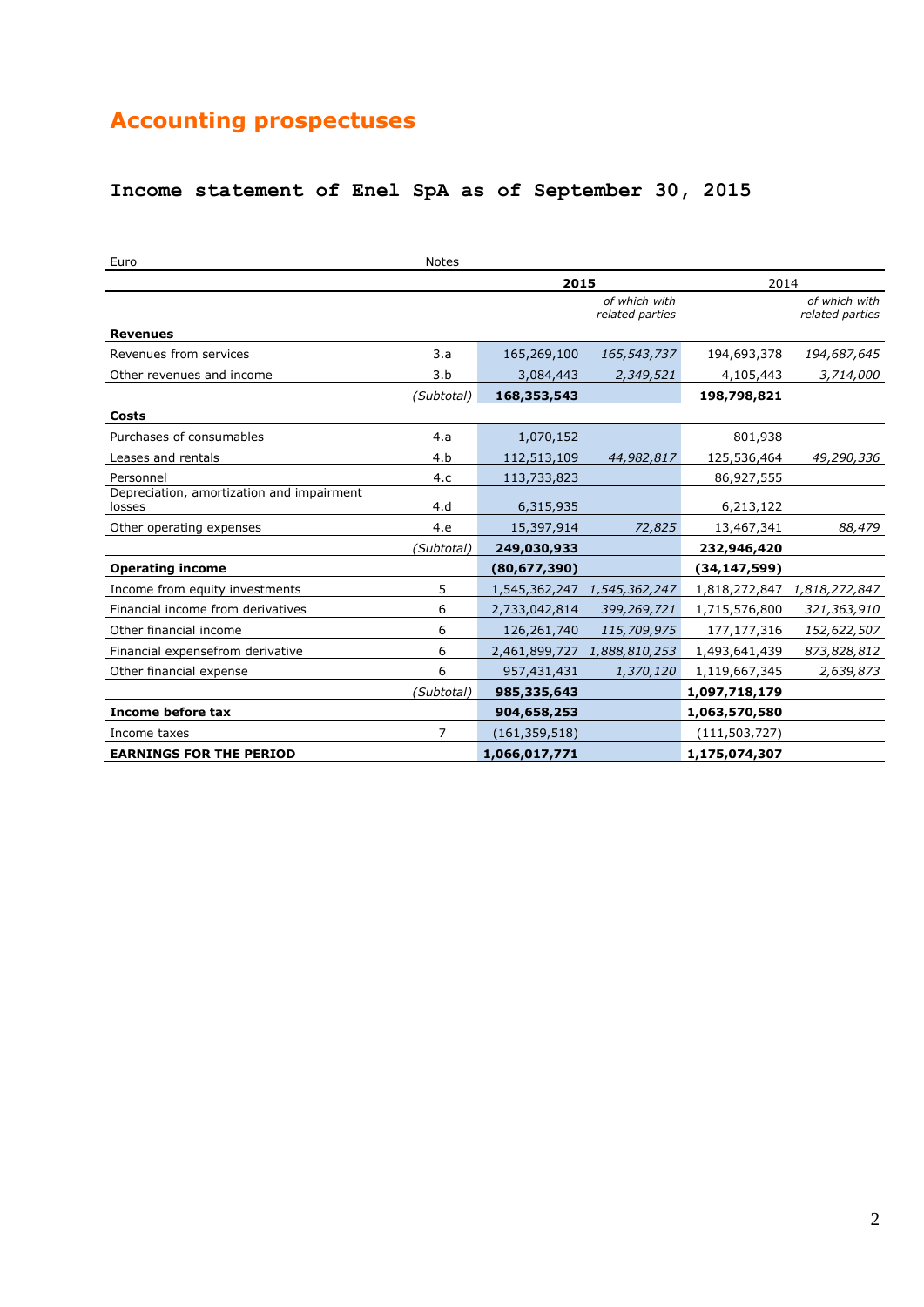# **Balance sheet of Enel SpA as of September 30, 2015**

| Euro                               | <b>Notes</b>     |                   |                                  |                |                                  |
|------------------------------------|------------------|-------------------|----------------------------------|----------------|----------------------------------|
| <b>ASSETS</b>                      | as of 30.09.2015 |                   | as of 31.12.2014                 |                |                                  |
|                                    |                  |                   | of which with<br>related parties |                | of which with<br>related parties |
| <b>Non-current assets</b>          | 8                |                   |                                  |                |                                  |
| Property, plant and equipment      |                  | 5,863,673         |                                  | 7,795,187      |                                  |
| Intangible assets                  |                  | 8,280,027         |                                  | 11,405,854     |                                  |
| Deferred tax assets                |                  | 410,758,825       |                                  | 382,572,824    |                                  |
| Equity investments                 |                  | 38,755,868,086    |                                  | 38,754,068,086 |                                  |
| Derivatives                        |                  | 2,477,515,892     | 342,175,546                      | 1,979,171,296  | 818,817,602                      |
| Other non-current financial assets |                  | 141,854,808       | 104,331,524                      | 146,490,819    | 116,989,366                      |
| Other non-current assets           |                  | 445,351,976       | 163,767,000                      | 466,782,285    | 176,864,784                      |
|                                    | (Total)          | 42, 245, 493, 287 |                                  | 41,748,286,351 |                                  |
| <b>Current assets</b>              | 9                |                   |                                  |                |                                  |
| Trade receivables                  |                  | 215,645,669       | 210,618,032                      | 131,944,125    | 126,901,064                      |
| Tax receivables                    |                  | 280,318,472       |                                  | 624,614,245    |                                  |
| Derivatives                        |                  | 297,163,865       | 28,271,036                       | 280,273,785    | 50,482,464                       |
| Other current financial assets     |                  | 5,165,064,056     | 4,868,046,722                    | 5,040,376,082  | 4,222,947,341                    |
| Other current assets               |                  | 314.901,999       | 176,591,651                      | 243,507,371    | 208,144,734                      |
| Cash and cash equivalent           |                  | 3,946,564,124     |                                  | 6,972,042,465  |                                  |
|                                    | (Total)          | 10,219,658,185    |                                  | 13,292,758,073 |                                  |
| <b>TOTAL ASSETS</b>                |                  | 52,465,151,472    |                                  | 55,041,044,424 |                                  |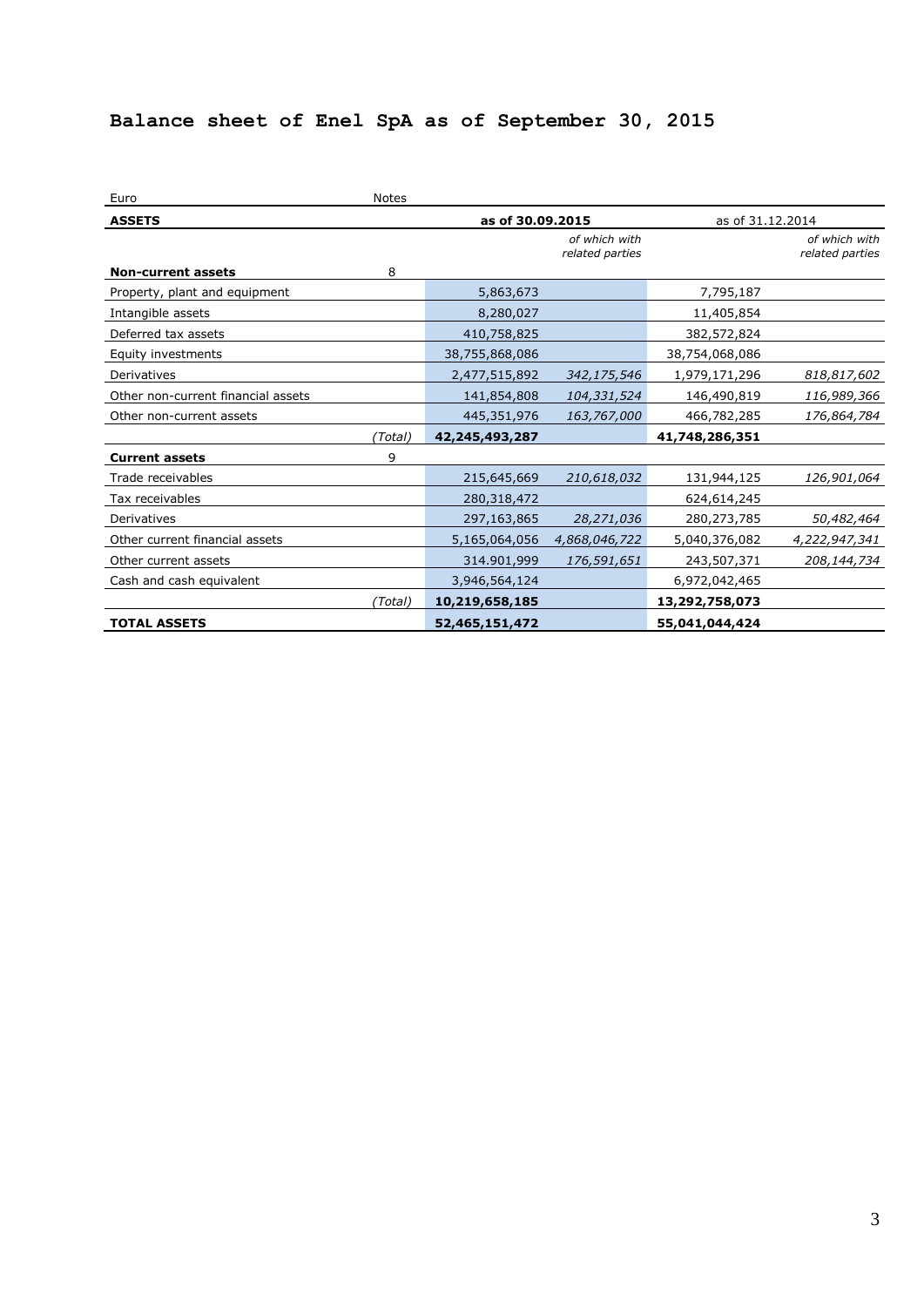| Notes<br>Euro                               |                  |                                  |                             |                                     |  |  |
|---------------------------------------------|------------------|----------------------------------|-----------------------------|-------------------------------------|--|--|
| <b>LIABILITIES AND SHAREHOLDERS' EQUITY</b> | as of 30.09.2015 |                                  |                             | as of 31.12.2014                    |  |  |
|                                             |                  | of which with<br>related parties |                             | of which with<br>related<br>parties |  |  |
| Shareholders' equity                        |                  |                                  |                             |                                     |  |  |
| Share capital                               | 9,403,357,795    |                                  | 9,403,357,795               |                                     |  |  |
| Reserves                                    | 9,197,808,130    |                                  | 9,113,576,853               |                                     |  |  |
| Retained earnings (loss carried forward)    | 5,303,025,796    |                                  | 6,061,293,373               |                                     |  |  |
| Profit for the period                       | 1,066,017,771    |                                  | 558,202,514                 |                                     |  |  |
| 10<br><b>TOTAL SHARHEOLDERS' EQUITY</b>     | 24,970,209,492   |                                  | 25,136,430,535              |                                     |  |  |
| <b>Non-current liabilities</b><br>11        |                  |                                  |                             |                                     |  |  |
| Long-term borrowings                        | 14,489,275,811   |                                  | 17,287,754,222              |                                     |  |  |
| Post-employment and other employee benefits | 295,989,750      |                                  | 301,792,836                 |                                     |  |  |
| Provisions for risks and charges            | 16,194,318       |                                  | 16,242,515                  |                                     |  |  |
| Deferred tax liabilities                    | 329,905,627      |                                  | 251,979,935                 |                                     |  |  |
| Derivatives                                 | 2,622,963,249    | 1,214,145,628                    | 2,483,607,608 469,314,078   |                                     |  |  |
| Other non-current liabilities               | 286,974,758      | 286,925,885                      | 286,974,494                 | 286,925,885                         |  |  |
| (Subtotal)                                  | 18,041,303,513   |                                  | 20,628,351,610              |                                     |  |  |
| <b>Current liabilities</b><br>12            |                  |                                  |                             |                                     |  |  |
| Short-term borrowings                       |                  | 4,690,069,324 2,995,275,040      | 4,745,815,106 1,319,403,537 |                                     |  |  |
| Current portion of long-term borrowing      | 3,057,820,092    |                                  | 2,362,593,688               |                                     |  |  |
| Trade payables                              | 117,429,529      | 41,818,689                       | 138,773,087                 | 54,531,005                          |  |  |
| Derivatives                                 | 369,440,198      | 273,451,184                      | 359,151,436                 | 233,714,323                         |  |  |
| Other current financial liabilities         | 466,021,583      | 64,919,337                       | 694,402,099                 | 54,139,432                          |  |  |
| Other current liabilities                   | 752,857,741      | 576,783,321                      | 975,526,863                 | 396,492,507                         |  |  |
| (Subtotal)                                  | 9,453,638,467    |                                  | 9,276,262,279               |                                     |  |  |
| <b>TOTAL LIABILITIES</b>                    | 27,494,941,980   |                                  | 29,904,613,889              |                                     |  |  |
| TOTAL LIABILITIES AND SHAREHOLDERS' EQUITY  | 52,465,151,472   |                                  | 55,041,044,424              |                                     |  |  |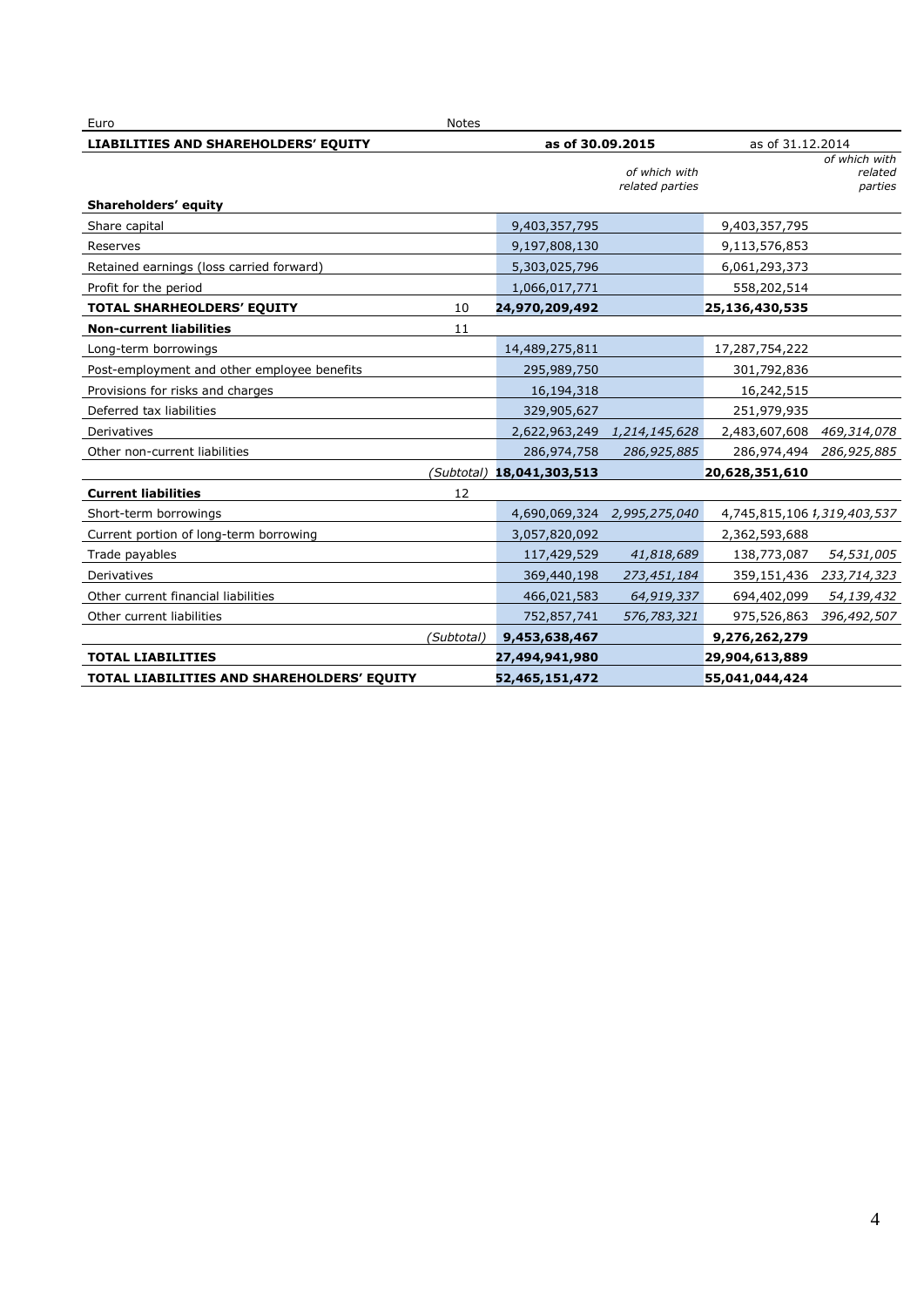#### **Comments**

#### **1. Enel SpA's business**

Enel SpA which operates in the electricity and gas sector, is organized under the legal form of joint stock company and has its registered office at viale Regina Margherita 137, Rome.

Enel SpA, in its role as industrial holding company, defines the strategic objectives at the Group level and that of its subsidiaries and coordinates their business operations. The activities which Enel SpA, in its role as entity that provides guidance and coordination, provides to the other companies of the Group, may be summarized as follows:

- corporate governance;
- extraordinary finance and financial planning;
- tax planning and strategy;
- risk assesment management;
- legal policies;
- guidelines pertaining to mangement training and compensation policies;
- institutional relationships;
- guidelines on the matter of accounting;
- strategic marketing.

In the context of the Group, Enel SpA performs, directly and through its subsidiary Enel Finance International NV, the function of centralized treasury (with the exception of the Endesa Group) ensuring access to the money and capital markets. Moreover, the company provides, directly and through its subsidiary Enel Insurance NV, coverage for insurance risks.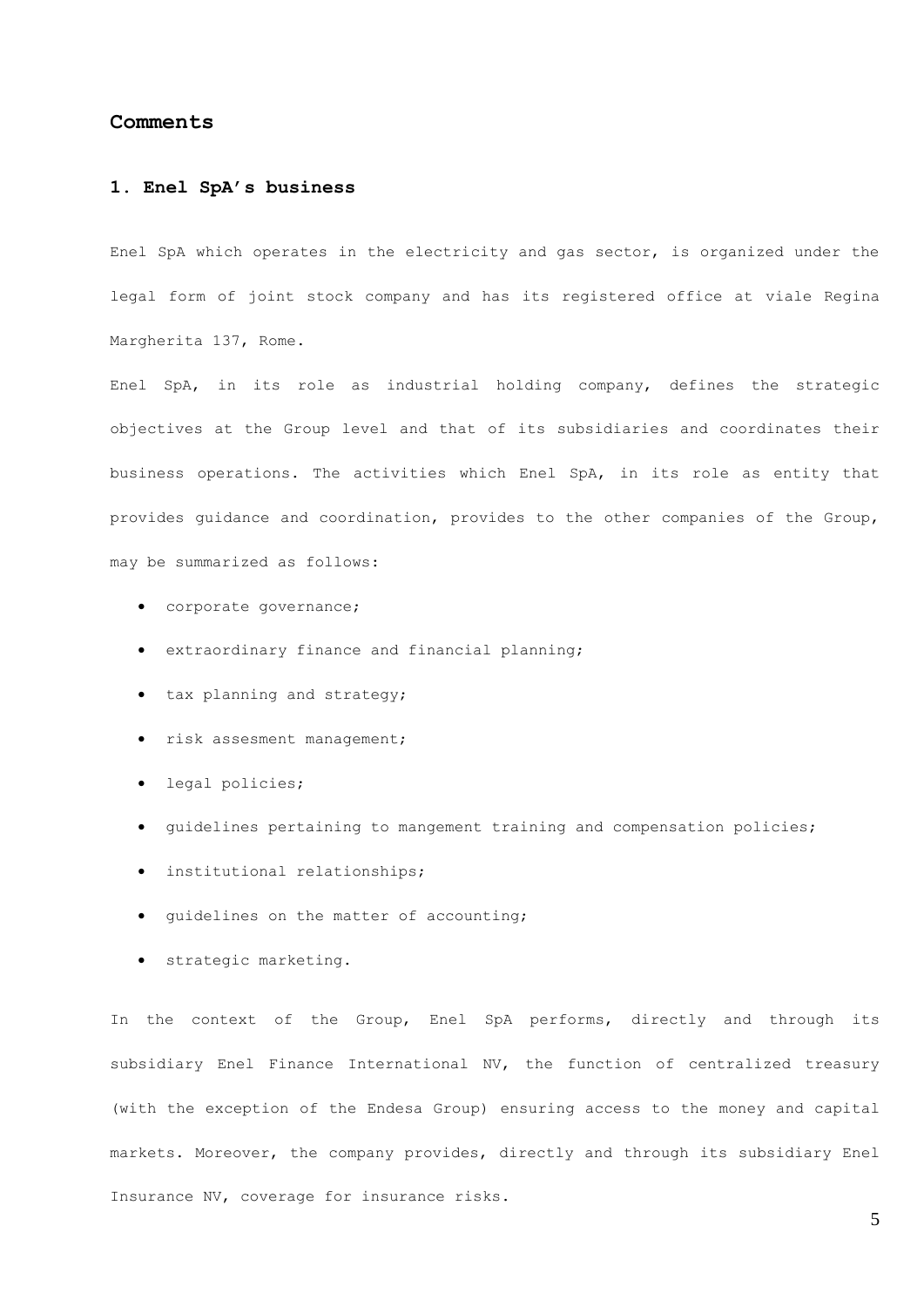#### **2. Reference accounting standards**

This Financial Statement of Enel SpA as of September 30, 2015 was drafted in accordance with the determination and measurement criteria set forth in international accounting standards (International Accounting Standards – IAS and International Financial Reporting Standards - IFRS) issued by the International Accounting Standards Board (IASB) and the IFRIC and SIC interpretations, recognized in the European Union pursuant to EC regulation no. 1606/2002 in force as of the close of the period.

In particular, such criteria are in line with those adopted for the preparation of the Company's Annual Financial Statement as of December 31, 2014, to which reference is made for an extensive description of the same. It should be noted that the application of the accounting standards which became applicable starting on January 1, 2015 did not have any effect on this Financial Statement.

This Financial Statement is comprised of the Income Statement, the Balance Sheet (Accounting prospectuses) and explanatory notes the purpose of which is to describe the composition of the main financial statement items as well as the most significant changes that took place over the course of the first nine months of year 2015. The Financial Statement as of September 30, 2015 therefore does not contain all of the information required for the annual Financial Statement and, therefore, must be read in conjunction with the annual Financial Statement as of December 31, 2014.

6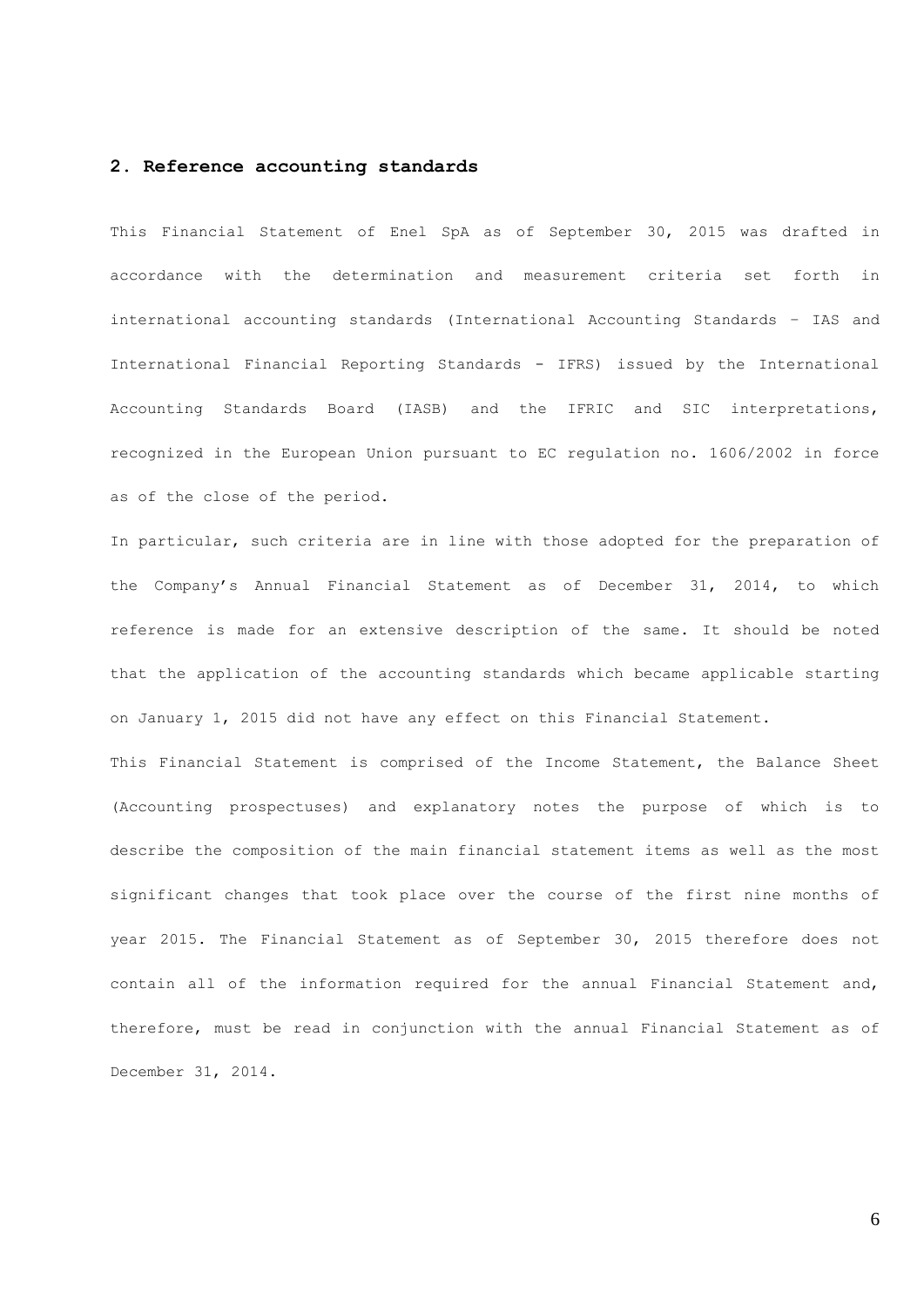The currency used for the presentation of the financial data is the Euro, the functional currency of the company, and the amounts set forth in the comments are expressed in Euro millions, except where otherwise indicated.

Under the Consob provisions issued on this matter, the Income Statement and the Balance Sheet indicate transactions with related parties, identified in accordance with international accounting standards and the relevant Consob provisions. It should be noted that such transactions are concluded in the Company's interest and are governed at market/arm's length conditions or, in other words, at conditions that would apply between two independent parties.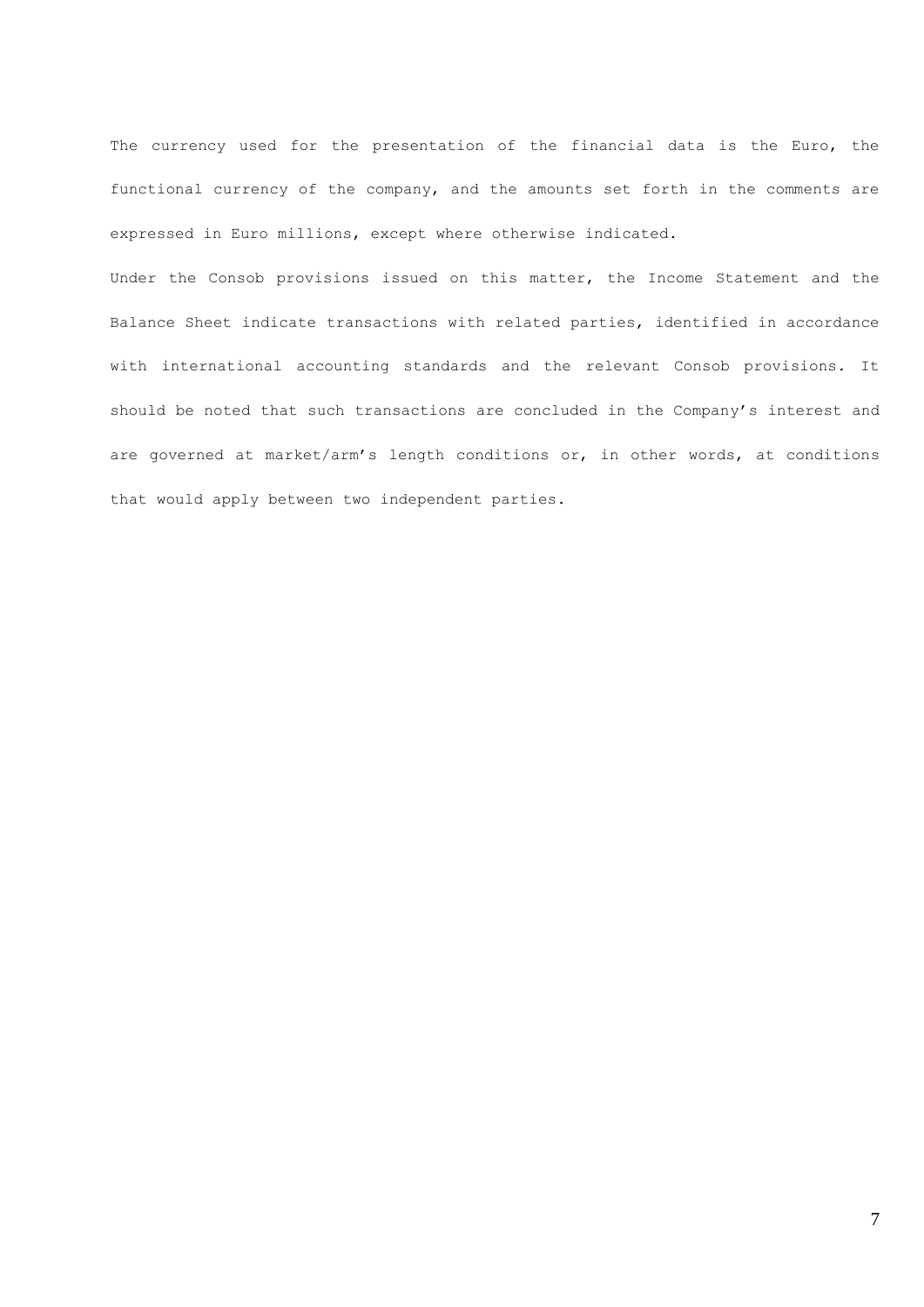# **Information on the Income statement**

**Revenues**

#### **3.a Revenues from services - Euro 165 million**

The "Revenues from services" are comprised as follows:

| Euro millions                          | First nine months |      |           |  |  |
|----------------------------------------|-------------------|------|-----------|--|--|
|                                        | 2015              | 2014 | 2015-2014 |  |  |
| <b>Services</b>                        |                   |      |           |  |  |
| Group companies                        | 165               | 195  | (30)      |  |  |
| Third parties                          |                   |      |           |  |  |
| Total revenues from sales and services | 165               | 195  | (30)      |  |  |

Revenues for the sale and services as of September 30, 2015 total Euro 165 millions and refer exclusively:

- 1) to services rendered to the subsidiaries in the context of its guidance and coordination function;
- 2) to the charge-back of costs of various types incurred and attributable to the subsidiaries.

With respect to the same period in the previous year, revenues from the sale and services, which are affected by the new organizational structure adopted by the Group and the Parent Company's new remuneration model, have fallen by Euro 30 million.

## **3.b Other revenues and income - Euro 3 million**

The other revenues and income, totaling Euro 3 million, refer essentially to seconded personnel and, compared to the first nine months of 2014, have declined by Euro 1 million.

8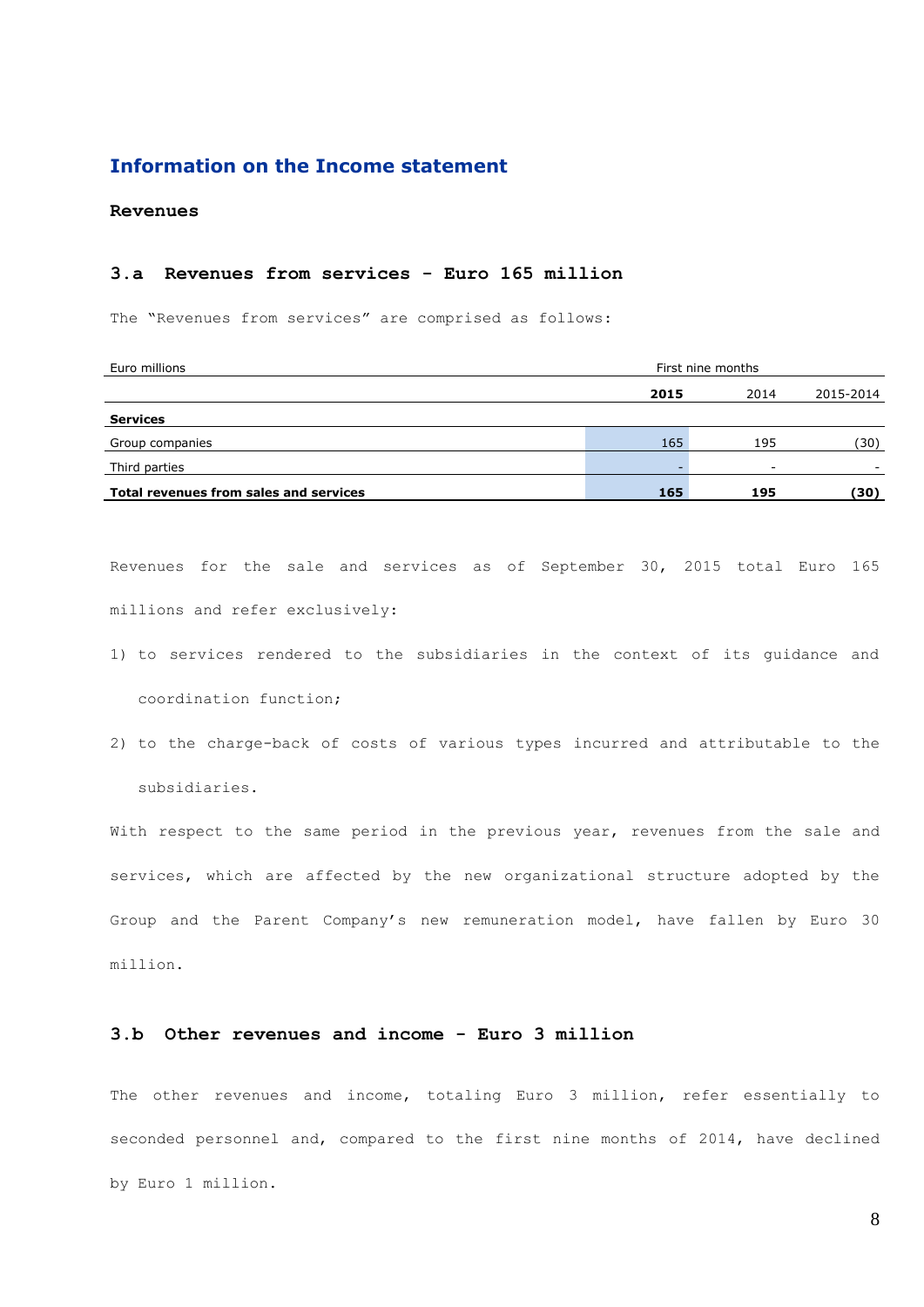#### **Costs**

#### **4.a Purchases of consumables - Euro 1 million**

Costs for "Purchases of consumables" totaling Euro 1 million in 2015, refer to the purchase from third party suppliers of various types of consumables.

#### **4.b Services, leases and rentals - Euro 113 million**

Costs for "Services, leases and rentals" are comprised as follows.

| Euro millions                      | First nine months |      |           |  |
|------------------------------------|-------------------|------|-----------|--|
|                                    | 2015              | 2014 | 2015-2014 |  |
| Services                           | 101               | 11'  | (10)      |  |
| Leases and rentals                 | 12                |      | (3)       |  |
| Total services, leases and rentals | 113               | 126  | (13)      |  |

The "Services", totaling Euro 101 million, refer to services rendered by third parties in the amount of 66 Euro million (75 Euro millions in the first nine months of 2014) and by companies of the Group totaling 35 Euro million (36 Euro million in the first nine months of 2014).

In particular, the decrease in costs for services rendered by third party companies, in the amount of Euro 9 million, is attributable to the decrease in advertising, propaganda and press expenses, resulting from the new organizational structure implemented by the Group, which entailed the transfer of a portion of communication activities from the Holding to the Countries.

The decline in costs for services rendered by companies of the Group, totaling Euro 1 million, is attributable essentially to the decrease in both costs of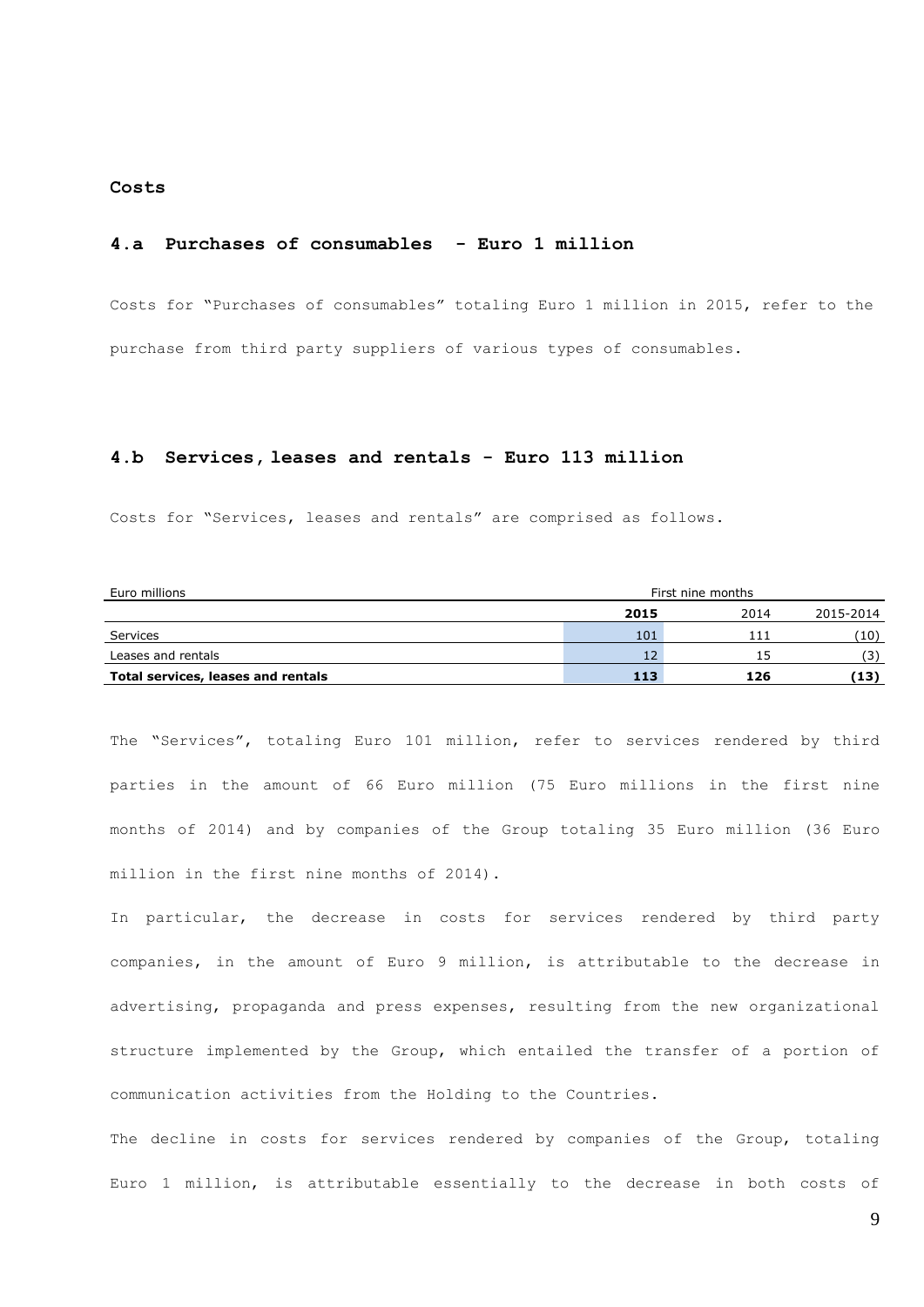personnel seconded from the various companies of the Group and costs for "miscellaneous services" provided by a number of subsidiaries, in part offset by the higher costs for information technologies services supplied by the subsidiary Enel Italia Srl.

The "Leases and rentals" amount to Euro 12 million and have decreased by Euro 3 million compared to the previous period; the change is attributable essentially to the lower costs for rentals and leases of real estate properties owned by the subsidiary Enel Italia Srl.

## **4.c Personnel - Euro 114 million**

The cost of labor totals Euro 114 million, up by Euro 27 million compared to the same period in the previous year, attributable essentially to the rise in the item "Wages and salaries" and the related social costs (Euro 4 million), as well as the rise in costs related to the Long Term Incentive plan (Euro 5 million).

It should also be noted that the average number of employees rose by 313 units as a result of the new organizational structure adopted by the Group.

| Euro millions                         | First nine months |      |           |  |
|---------------------------------------|-------------------|------|-----------|--|
|                                       | 2015              | 2014 | 2015-2014 |  |
| Wages and salaries                    | 69                | 51   | 18        |  |
| Social security costs                 | 21                | 19   |           |  |
| Post-employment benefits              |                   |      |           |  |
| Other costs and other incentive plans | 19                | 14   |           |  |
| <b>Total</b>                          | 114               | 87   |           |  |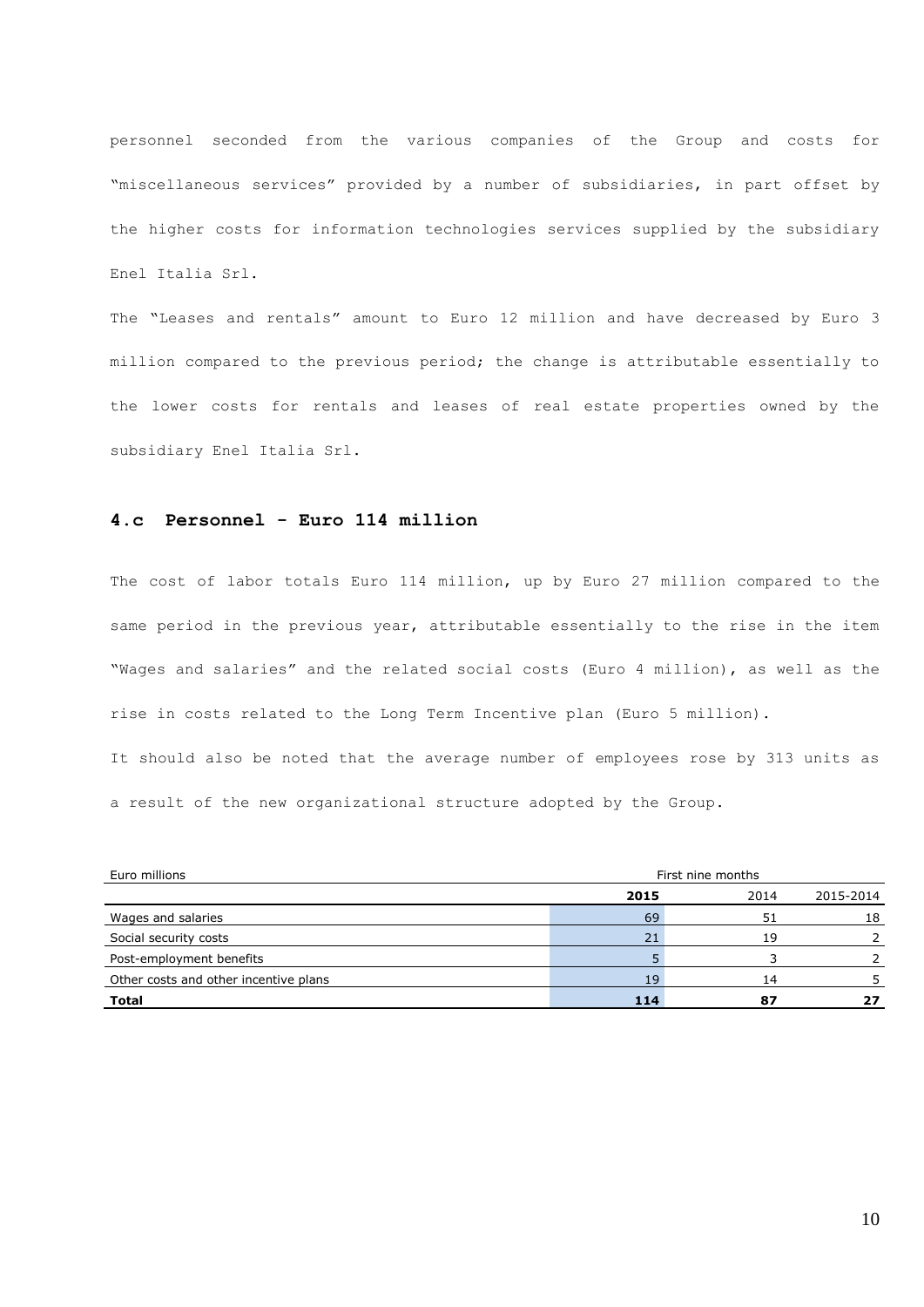# **4.d Depreciation, amortization and impairment losses - Euro 6 million**

The item "Depreciation, amortization and impairment losses" totaling Euro 6 million in 2015 is comprised exclusively of amortizations of properties, plants and equipment and intangible assets and is unchanged compared to the same period of the previous year.

#### **4.e Other operating expenses - Euro 15 million**

The other operating costs, totaling Euro 15 millions, show an increase of Euro 2 million attributable essentially to lower releases (Euro 5 million), compared to 2014, of the fund for litigation, in part offset by the decline (Euro 4 million) in other operating costs related to non-recurring cost items that arose in the same period the previous year.

The **operating income** is negative in the amount of Euro 81 million and, compared to the same period the previous year, has worsened by Euro 47 million attributable essentially to the joint effect of lower revenues from the supply of services rendered to the companies of the Group, greater costs of personnel and the decrease in costs for the leases and rentals.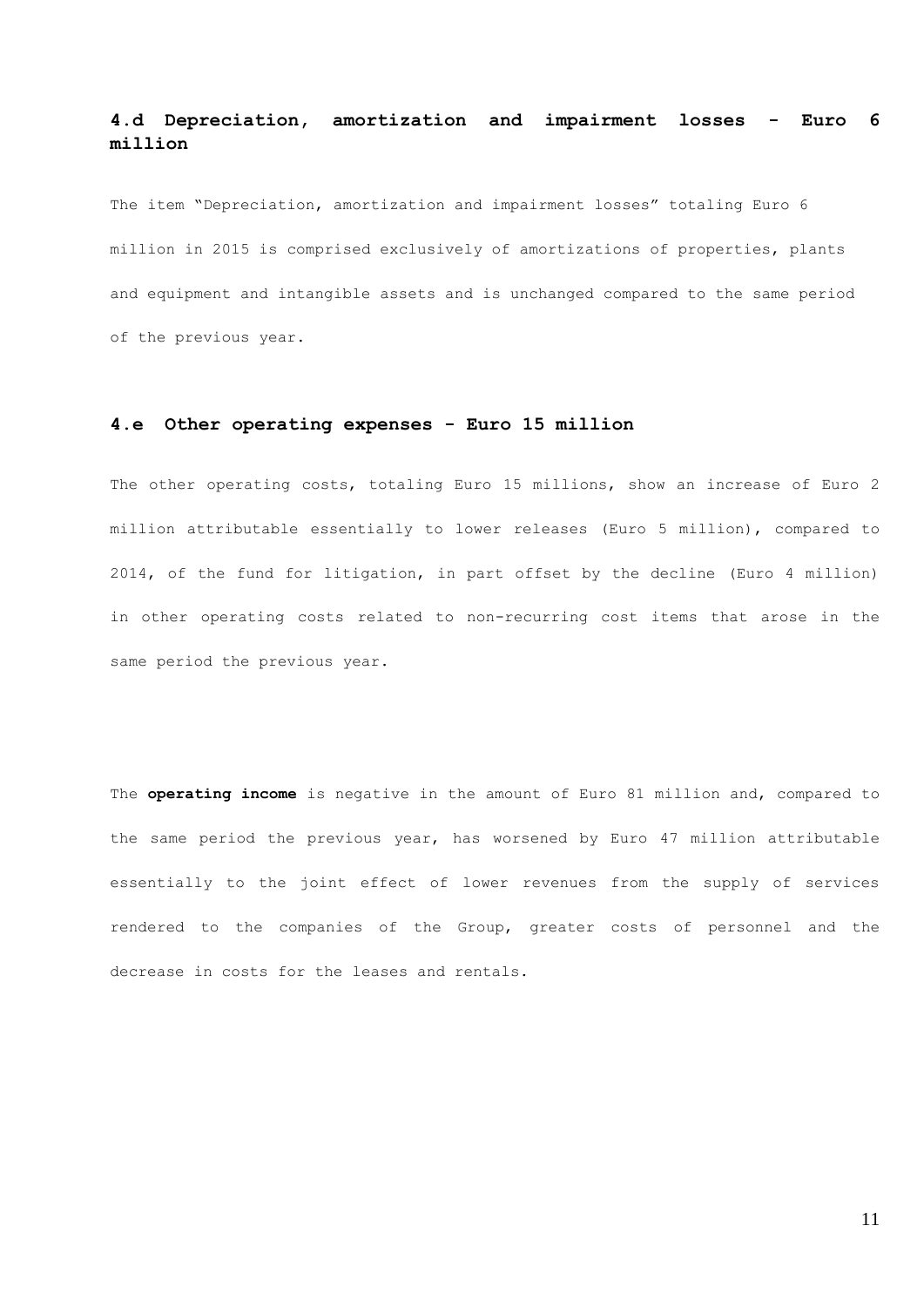## **5. Income from equity investments - Euro 1,545 million**

Income from equity investments, in the amount of Euro 1,545 million, refer to dividends approved by resolution by the Shareholders' Meetings of the subsidiaries and affiliates in the amount of Euro 1,544.7 million and the other companies in which equity stakes are held in the amount of 0.7 Euro millions.

| Euro millions                               | First nine months |       |           |  |  |  |  |
|---------------------------------------------|-------------------|-------|-----------|--|--|--|--|
|                                             | 2015              | 2014  | 2015-2014 |  |  |  |  |
| Dividends from subsidiaries and affiliates: | 1,544             | 1,818 | (274)     |  |  |  |  |
| Enel Produzione SpA                         |                   | 223   | (223)     |  |  |  |  |
| Enel Distribuzione SpA                      | 1,245             | 1,373 | (128)     |  |  |  |  |
| Enelpower SpA                               |                   |       | (1)       |  |  |  |  |
| Enel Factor SpA                             |                   | 3     | (3)       |  |  |  |  |
| Enel Italia Srl                             | 9                 |       | 2         |  |  |  |  |
| Enel Energia SpA                            | 159               | 16    | 143       |  |  |  |  |
| Enel Servizio Elettrico SpA                 |                   | 85    | (85)      |  |  |  |  |
| Enel Green Power SpA                        | 109               | 109   |           |  |  |  |  |
| Enel Iberoamérica SL                        | 21                |       | 21        |  |  |  |  |
| <b>CESI SpA</b>                             |                   |       |           |  |  |  |  |
| <b>Dividends from other entities:</b>       |                   |       |           |  |  |  |  |
| Emittenti Titoli SpA                        |                   |       |           |  |  |  |  |
| <b>TOTAL PROCEEDS FROM SHAREHOLDINGS</b>    | 1,545             | 1,818 | (273)     |  |  |  |  |

# **6. Net financial income/(costs) - Euro (559) million**

Net financial costs are summarized below:

| Euro millions<br>First nine months                                      |       |       |           |  |
|-------------------------------------------------------------------------|-------|-------|-----------|--|
|                                                                         | 2015  | 2014  | 2015-2014 |  |
| <b>Financial income</b>                                                 |       |       |           |  |
| interest and other income from non-current financial assets             | 4     | 4     |           |  |
| interest and other income from current financial assets                 | 116   | 158   | (42)      |  |
| interest income and other income collected                              | 6     | 6     |           |  |
| positive exchange rate differences                                      | 4     | 9     | (5)       |  |
| Income from derivatives                                                 | 2,730 | 1,716 | 1,014     |  |
| income from derivatives related to the Group                            | 2,350 | 1,325 | 1,025     |  |
| income from derivatives related to Enel SpA                             | 380   | 391   | (11)      |  |
| <b>Total income</b>                                                     | 2,860 | 1,893 | 967       |  |
| <b>Financial costs</b>                                                  |       |       |           |  |
| interest and other costs on financial debts                             | (722) | (787) | 65        |  |
| negative exchange rate differences                                      | (230) | (262) | 32        |  |
| Accretion of post-employment and other employee benefit and other funds | (4)   | (7`   | 3         |  |
| other interest paid and costs                                           | (2)   | (55)  | 53        |  |
| write-down of financial assets                                          |       | (9)   | 10        |  |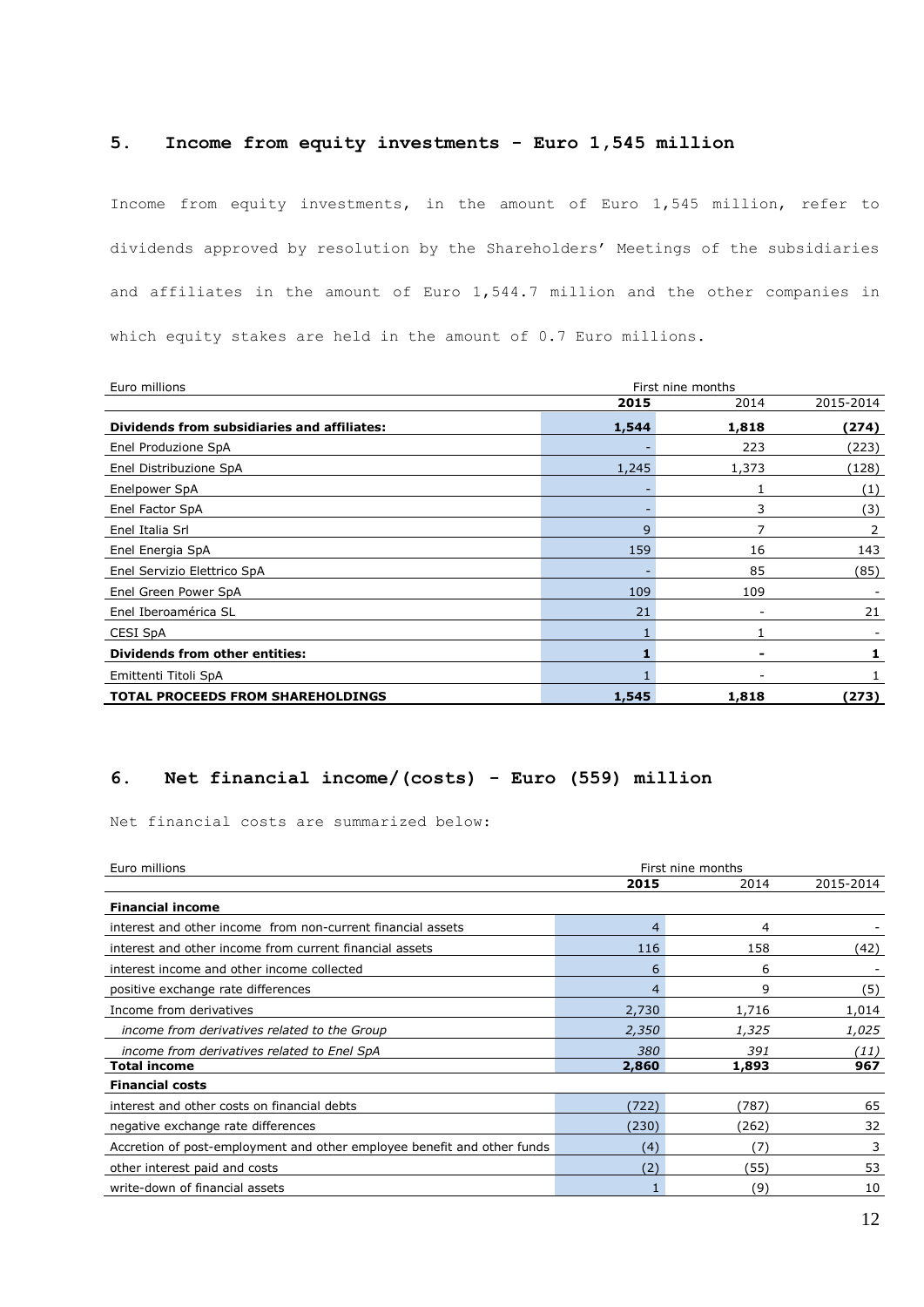| costs of derivative instruments           | (2,462)  | 1,494)  | (968)  |
|-------------------------------------------|----------|---------|--------|
| costs of derivatives related to the Group | (2,361)  | (1,336) | 1,025) |
| Costs of derivatives related to Enel SpA  | 101)     | (158)   | 57     |
| <b>Total costs</b>                        | (3, 419) | (2,614) | (805)  |
| TOTAL NET FINANCIAL INCOME/(COSTS)        | (559)    | 【721】   | 162    |

The net financial costs, totaling Euro 559 million, reflect essentially the interest paid on the financial indebtedness (Euro 722 million) offset by net proceeds on derivative instruments hedging interest rates (Euro 43 millions) and interest earned and other income from financial assets (totaling Euro 120 million).

The decrease in net financial costs compared to the same period in the previous year, totaling Euro 162 million, was generated essentially by the lower interest on financial debts (Euro 65 million), the positive net change related to transactions in derivative instruments related to Enel SpA (Euro 46 million), and the decrease in other interest payable and costs (Euro 53 million).

# **7. Income taxes - Euro (161) million**

The income taxes accrued as of September 30, 2015 are positive in the amount of Euro 161 million and are attributable to the balance of the economic items that are relevant for tax purposes.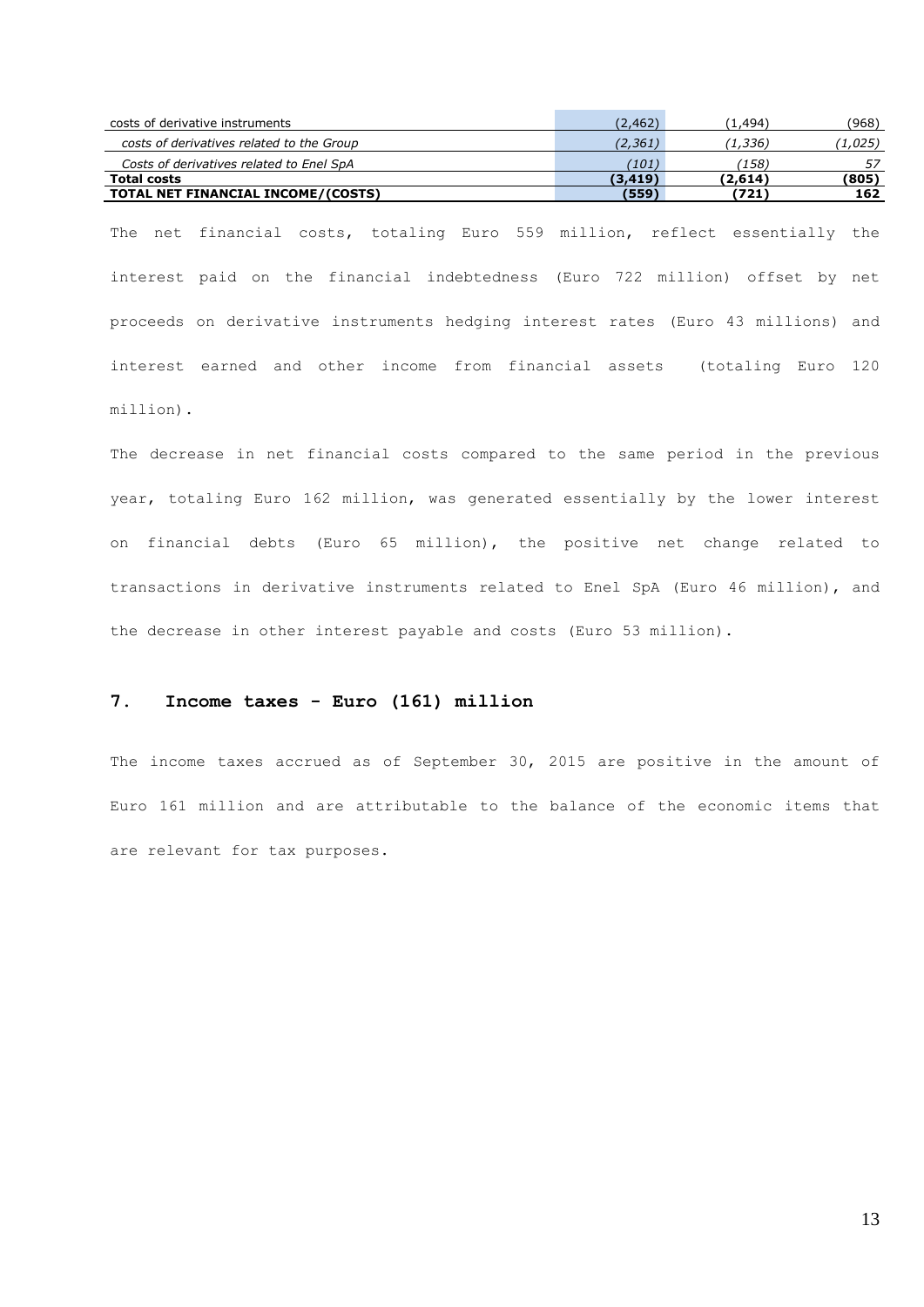# **Information on the Balance sheet**

### **Assets**

## **8. Non-current assets - Euro 42.245 million**

Non-current assets rise by Euro 497 million compared to the value registered as of December 31, 2014. Such trend is essentially attributable to the rise in the item "Derivatives" (Euro 498 million) due to the valuation as of September 30, 2015 of financial derivative contracts (comprised of derivatives on interest rates in the amount of Euro 450 million and on exchange rates in the amount of Euro 2,027

million).

Set forth below are the changes in the equity investments over the course of 2015:

| Euro millions                 | Original<br>cost | (Write-<br>downs) /<br>appreciations | Other changes -<br>IFRIC 11 and IFRS<br>$\mathcal{D}$ | Book<br>value | Quota<br>held<br>$\%$ | Contributions to<br>capital account and<br>to cover losses | Original<br>cost | (Write-<br>downs)/<br>Appreciations | Other changes -<br>IFRIC 11 and IFRS<br>$\overline{\phantom{a}}$ | Book<br>value  | Quota<br>held<br>$\%$ |
|-------------------------------|------------------|--------------------------------------|-------------------------------------------------------|---------------|-----------------------|------------------------------------------------------------|------------------|-------------------------------------|------------------------------------------------------------------|----------------|-----------------------|
|                               |                  |                                      | as of 31.12.2014                                      |               |                       | Changes in 2015                                            |                  |                                     | as of 30.09.2015                                                 |                |                       |
| A) Subsidiaries               |                  |                                      |                                                       |               |                       |                                                            |                  |                                     |                                                                  |                |                       |
| Enel Produzione SpA           | 4,892            | (512)                                | $\overline{4}$                                        | 4,384         | 100.0                 |                                                            | 4,892            | (512)                               | $\overline{4}$                                                   | 4,384          | 100.0                 |
| Enel Ingegneria e Ricerca SpA | 46               | (19)                                 | $\mathbf{1}$                                          | 28            | 100.0                 | $\sim$                                                     | 46               | (19)                                | $\mathbf{1}$                                                     | 28             | 100.0                 |
| Enel Distribuzione SpA        | 4,054            | $\overline{\phantom{a}}$             | $\overline{2}$                                        | 4,056         | 100.0                 | $\sim$                                                     | 4,054            |                                     | $\overline{2}$                                                   | 4,056          | 100.0                 |
| Enel Servizio Elettrico SpA   | 110              | $\overline{\phantom{a}}$             | $\sim$                                                | 110           | 100.0                 | $\sim$                                                     | 110              |                                     | $\sim$                                                           | 110            | 100.0                 |
| Enel Trade SpA                | 901              | ä,                                   | 1                                                     | 902           | 100.0                 |                                                            | 901              |                                     | $\mathbf{1}$                                                     | 902            | 100.0                 |
| Enel Green Power SpA          | 3,640            |                                      | 2                                                     | 3,642         | 68.3                  |                                                            | 3,640            |                                     | $\overline{2}$                                                   | 3,642          | 68.3                  |
| Enel Investment Holding BV    | 8,498            | (4, 473)                             | $\sim$                                                | 4,025         | 100.0                 | $\sim$                                                     | 8,498            | (4, 473)                            | ä,                                                               | 4,025          | 100.0                 |
| Enelpower SpA                 | 189              | (159)                                |                                                       | 30            | 100.0                 |                                                            | 189              | (159)                               |                                                                  | 30             | 100.0                 |
| Enel Energia SpA              | 1,321            | (8)                                  |                                                       | 1,313         | 100.0                 |                                                            | 1,321            | (8)                                 |                                                                  | 1,313          | 100.0                 |
| Enel Iberoamérica SL          | 18,300           | ä,                                   | $\sim$                                                | 18,300        | 100.0                 | ÷                                                          | 18,300           |                                     |                                                                  | 18,300         | 100.0                 |
| Enel.Factor SpA               | 18               | ÷.                                   | $\sim$                                                | 18            | 100.0                 | $\sim$                                                     | 18               |                                     |                                                                  | 18             | 100.0                 |
| Enel Sole Srl                 | 5                |                                      |                                                       | 5             | 100.0                 |                                                            | 5                |                                     |                                                                  | 5              | 100.0                 |
| Enel Italia Srl               | 525              | (41)                                 | 3                                                     | 487           | 100.0                 | $\sim$                                                     | 525              | (41)                                | 3                                                                | 487            | 100.0                 |
| Enel.NewHydro Srl             | 70               | (54)                                 |                                                       | 16            | 100.0                 |                                                            | 70               | (54)                                |                                                                  | 16             | 100.0                 |
| Enel Finance International NV | 1,414            | $\overline{\phantom{a}}$             |                                                       | 1,414         | 100.0                 | $\sim$                                                     | 1,414            |                                     |                                                                  | 1,414          | 100.0                 |
| Enel Oil & Gas SpA            |                  |                                      |                                                       |               |                       | $\overline{2}$                                             | $\overline{2}$   |                                     |                                                                  | $\overline{2}$ | 100.0                 |
| <b>Total subsidiaries</b>     | 43,983           | (5,266)                              |                                                       | 13 38,730     |                       | 2                                                          | 43,985           | (5,266)                             | 13                                                               | 38,732         |                       |
| C) Associates                 |                  |                                      |                                                       |               |                       |                                                            |                  |                                     |                                                                  |                |                       |
| CESI SpA                      | 23               |                                      |                                                       | 23            | 42.7                  | $\sim$                                                     | 23               |                                     |                                                                  | 23             | 42.7                  |
| <b>Total Associates</b>       | 23               |                                      |                                                       | 23            |                       |                                                            | 23               |                                     |                                                                  | 23             |                       |
| D) Other companies            |                  |                                      |                                                       |               |                       |                                                            |                  |                                     |                                                                  |                |                       |
| Elcogas SA                    | 5                | (5)                                  |                                                       |               | 4.3                   |                                                            | 5                | (5)                                 |                                                                  |                | 4.3                   |
| Emittenti Titoli SpA          | $\mathbf{1}$     | $\overline{\phantom{a}}$             |                                                       | 1             | 10.0                  | $\sim$                                                     | $\mathbf{1}$     |                                     |                                                                  | $\mathbf{1}$   | 10.0                  |
| Idrosicilia SpA               |                  |                                      |                                                       |               | 1.0                   |                                                            |                  |                                     |                                                                  |                | 1.0                   |
| <b>Total other companies</b>  | 6                | (5)                                  |                                                       | 1             |                       | $\overline{\phantom{a}}$                                   | 6                | (5)                                 |                                                                  | 1              |                       |
| TOTAL EQUITY INVESTMENTS      | 44,012           | (5, 271)                             |                                                       | 13 38,754     |                       | 2                                                          | 44,014           | (5, 271)                            | 13                                                               | 38,756         |                       |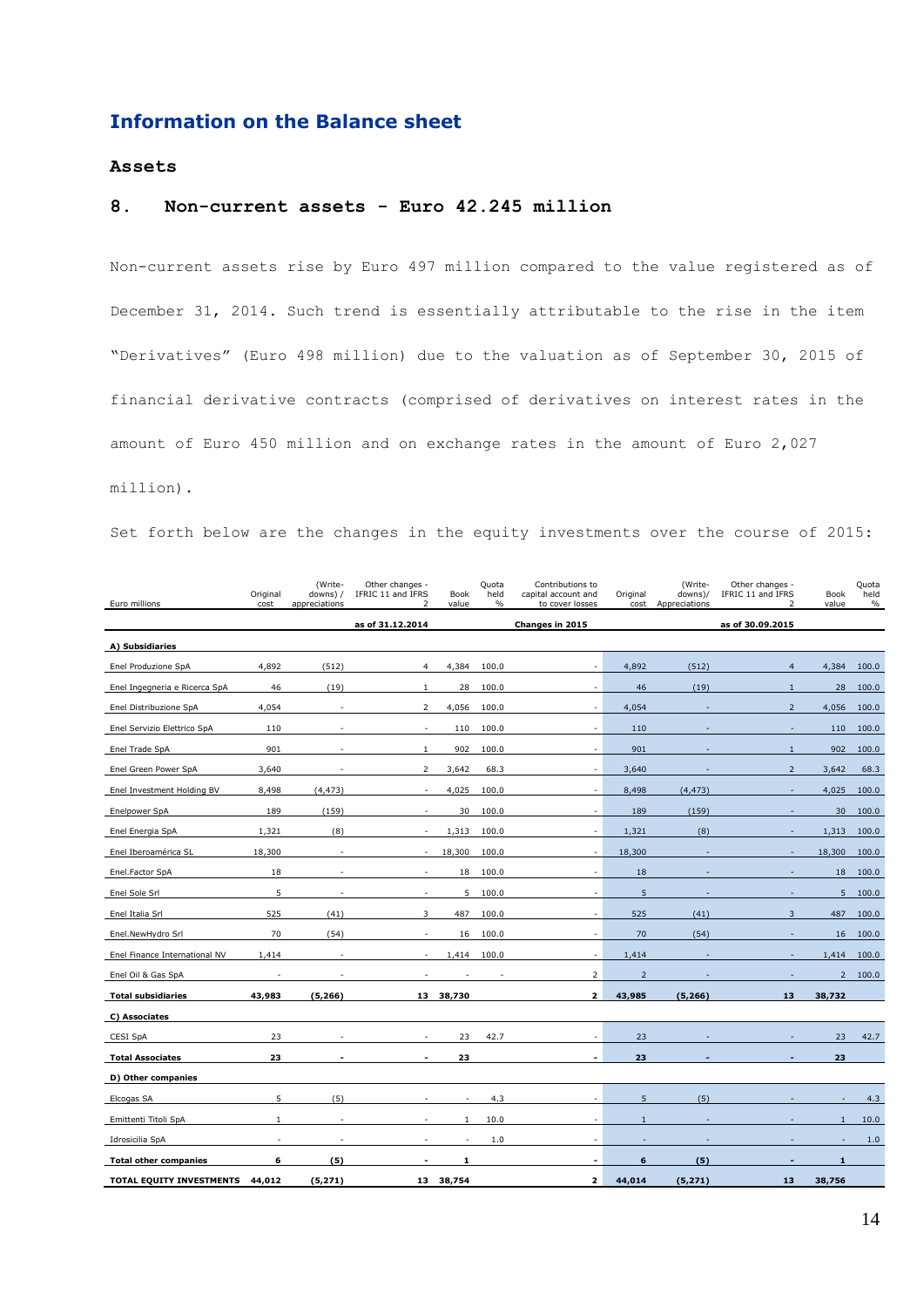Over the course of 2015, the value of investments in subsidiaries, associates and other companies rose, following the recapitalization of the company Enel Oil & Gas SpA which took place in January, in the amount of Euro 2 million applied by the latter to increase the item "Other reserves" of the shareholders' equity that was necessary for the same in order to meet its operating and financial requirements.

#### **9. Current assets - Euro 10,220 million**

The current assets show, compared to December 31, 2014, a decline of Euro 3,073 million attributable mainly to the decrease in available liquidity (Euro 3,025 million). Reference is made to the comments on the net financial position as regards such latter change.

#### **Liabilities**

# **10. Shareholders' equity - Euro 24,970 million**

Shareholders' equity totals Euro 24,970 million and is down by Euro 166 million compared to December 31, 2014. Such change is attributable to the distribution of the dividend for year 2014 in the amount of Euro 0.14 per share (totaling Euro 1,316 million), as approved by the Shareholders' Meeting held on May 28, 2015, as well as the total earnings entered in the first nine months of 2015 (Euro 1,150 million).

# **11. Non-current liabilities - Euro 18,041 million**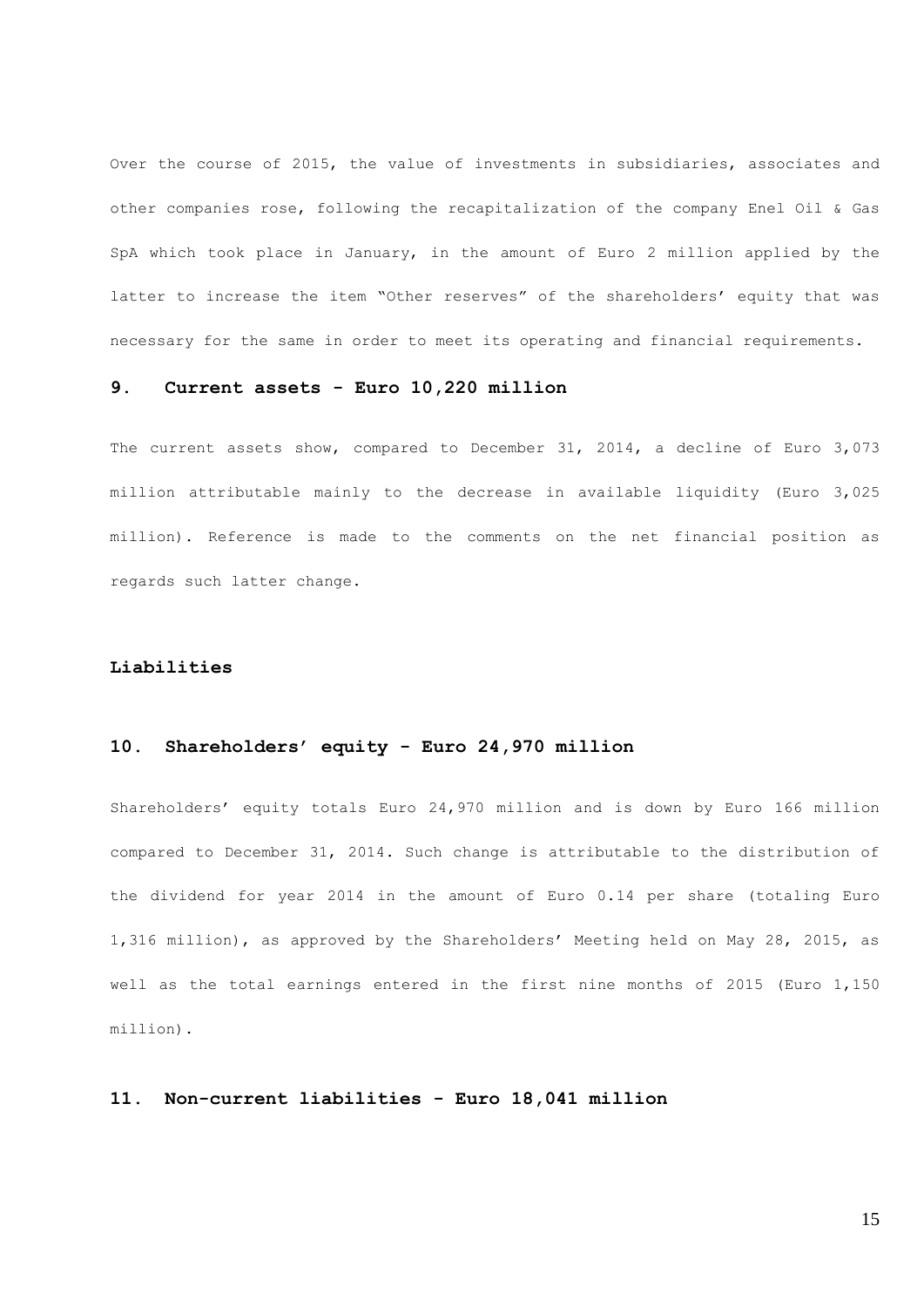Non-current liabilities show, compared to December 31, 2014, a decline of Euro 2,588 million attributable mainly to the decrease in long-term borrowings (Euro 2,799 million), as a result of the redemption, in the first quarter of year 2015, of two retail debenture borrowings in the amount of Euro 2,300 million, partially offset by the increase in the item "Derivatives" (Euro 139 million) attributable to the valuation as of September 30, 2015 of the financial derivative contracts (comprised of derivatives on interest rates in the amount of Euro 568 million and on exchange rates in the amount of Euro 2,055 million).

### **12. Current liabilities - Euro 9,454 million**

Current liabilities show, compared to December 31, 2014, an upward change of Euro 178 million attributable essentially to the increase in current portion of longterm borrowing (Euro 695 million), partially offset by the decline in "other current financial liabilities" resulting from lower interest accruals on debenture borrowing (Euro 243 million) and the decrease in the other current liabilities (Euro 222 million).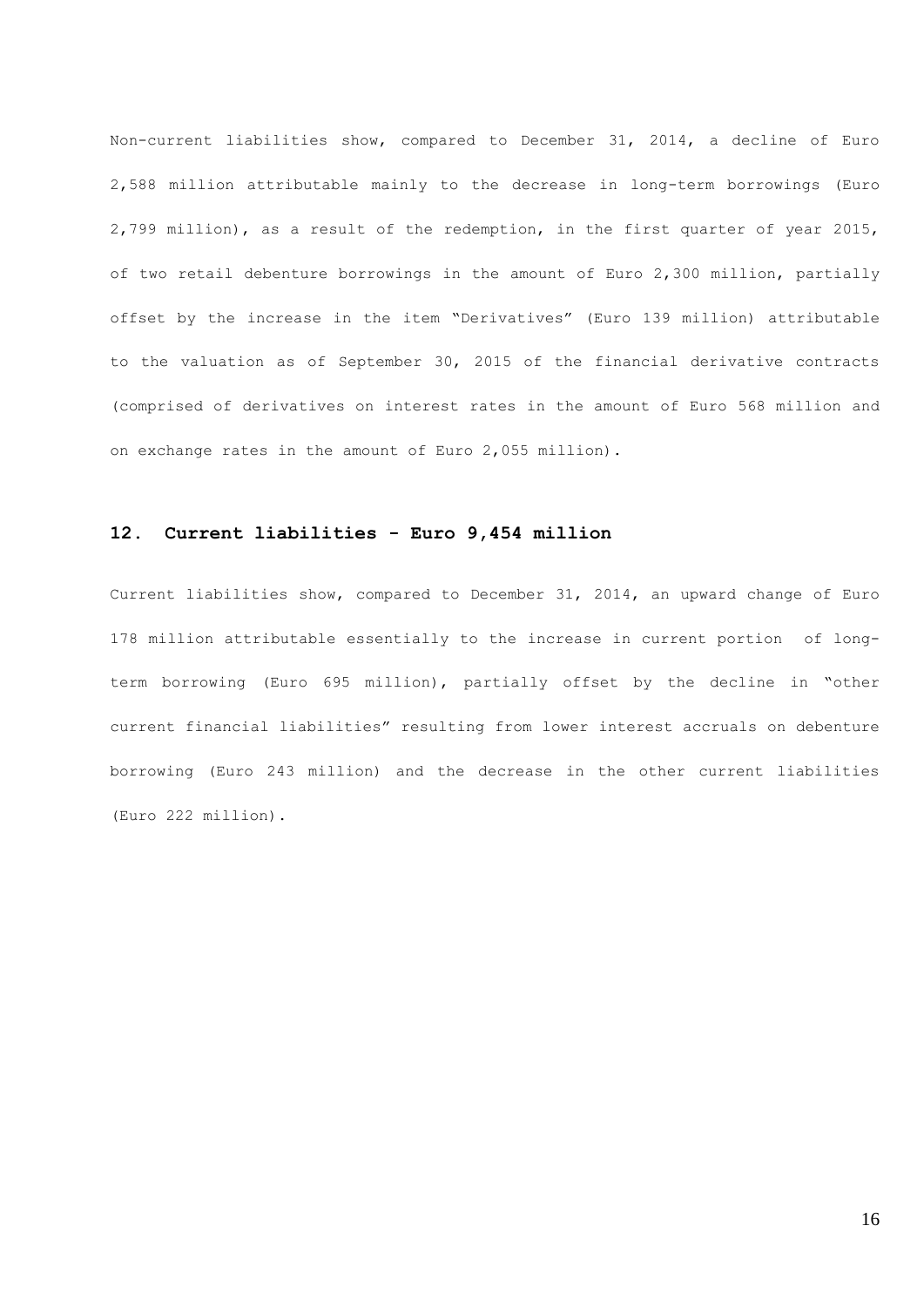### **13. Net financial position - Euro 13,283 million**

Set forth below is a summary of Enel SpA's net financial position as of September 30, 2015, as compared with the situation determined as of December 31, 2014, in line with the CONSOB provisions dated July 28, 2006:

| Euro millions                                            |                                     |          |                  |                                     |  |
|----------------------------------------------------------|-------------------------------------|----------|------------------|-------------------------------------|--|
|                                                          | as of 30.09.2015                    |          | as of 31.12.2014 |                                     |  |
|                                                          | of which with<br>related<br>parties |          |                  | of which with<br>related<br>parties |  |
| Bank and post office deposits                            | 3,947                               |          | 6,972            |                                     |  |
| Liquidity                                                | 3,947                               |          | 6,972            |                                     |  |
| <b>Current financial receivables</b>                     | 4,901                               | 4,723    | 4,693            | 4,018                               |  |
| Short-term bank debt                                     | (16)                                |          | (3)              |                                     |  |
| Short-term portion of long-term bank debt                | (3,058)                             |          | (2, 363)         |                                     |  |
| Other short-term financial payables                      | (4,676)                             | (2, 995) | (4, 743)         | (4,320)                             |  |
| <b>Short-term financial debts</b>                        | (7,750)                             |          | (7,109)          |                                     |  |
| Net short-term financial position                        | 1,098                               |          | 4,556            |                                     |  |
| Bonds                                                    | (14, 489)                           |          | (17,288)         |                                     |  |
| Long-term borrowings                                     | (14,489)                            |          | (17,288)         |                                     |  |
| Long-term financial position                             | (14,489)                            |          | (17,288)         |                                     |  |
| <b>NET FINANCIAL POSITION as per CONSOB instructions</b> | (13,391)                            |          | (12,732)         |                                     |  |
| Long-term financial receivables                          | 108                                 | 104      | 121              | 117                                 |  |
| <b>NET FINANCIAL DEBT</b>                                | (13, 283)                           |          | (12, 611)        |                                     |  |

Enel SpA's net financial debt as of September 30, 2015 totals Euro 13,283 million and shows an increase of Euro 672 million.

The main transactions concluded in 2015, which impacted upon net financial debt

were:

- the redemption of two retail debenture loans in the amount of Euro 2,300 million;
- the repayment of the Intercompany Short Term Deposit Agreement (short-term credit line with Enel Finance International NV) in the amount of Euro 500 million.

It should be noted that the cash, totaling Euro 3,947 million, shows, compared to December 31, 2014, a decrease totaling Euro 3,025 million, due mainly to the